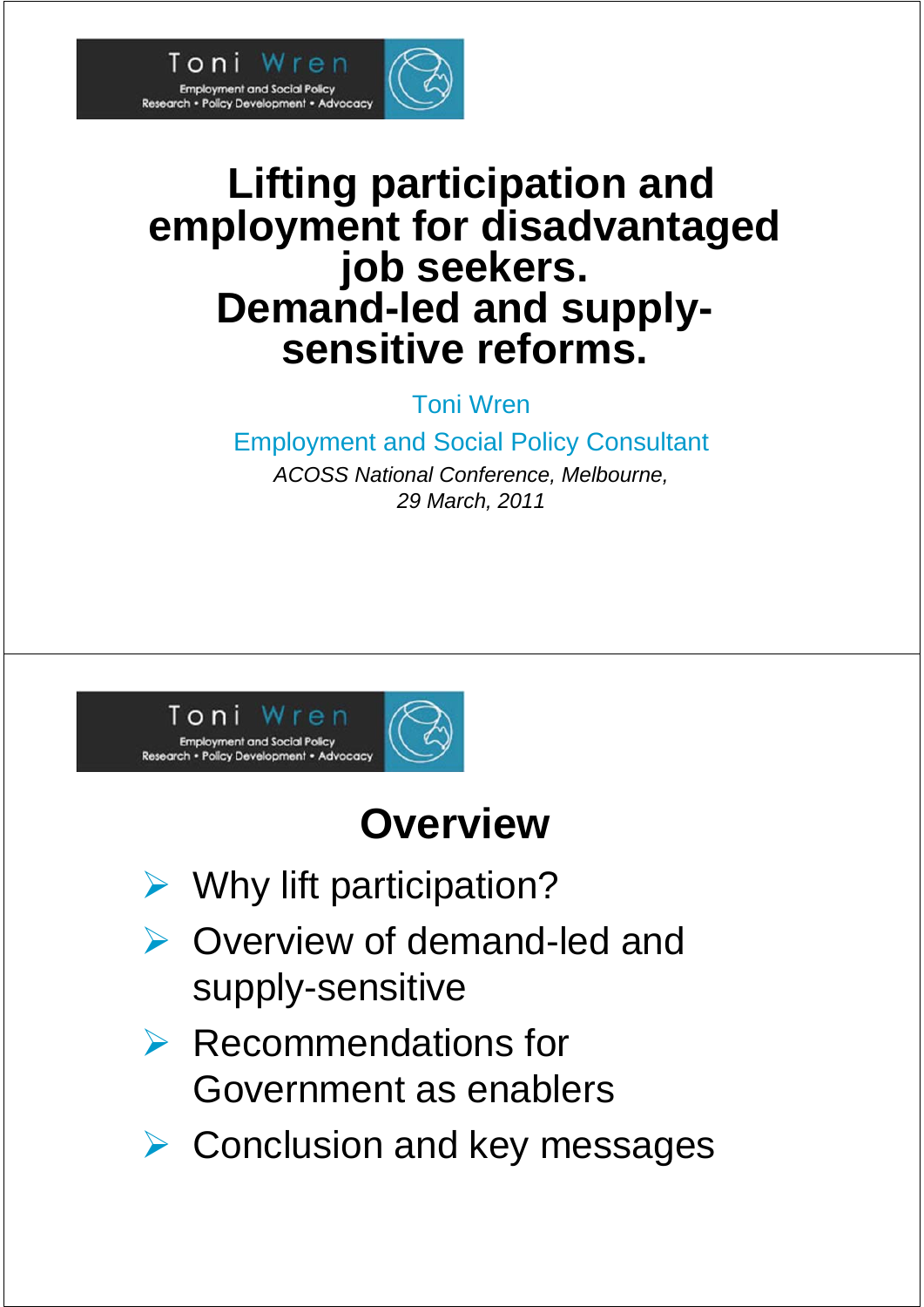

# **Why lift participation?**

- **≻2.6 million working age Australians** unemployed or not participating  $-1$  in 7.
- Skill and labour shortages now and worsening as population ages.
- Unemployment greatest cause of child poverty.



## **What is demand-led?**

- Starts with employer needs and *works backwards* to meet the needs of the individual job seeker.
- Engages employers in the design of training and work experience and uses their hiring requirements to define training content and job readiness.
- Better preparation which meets employer and job seeker needs = better match, higher productivity, retention and progression.
- Not at expense of supply-side, will enhance it.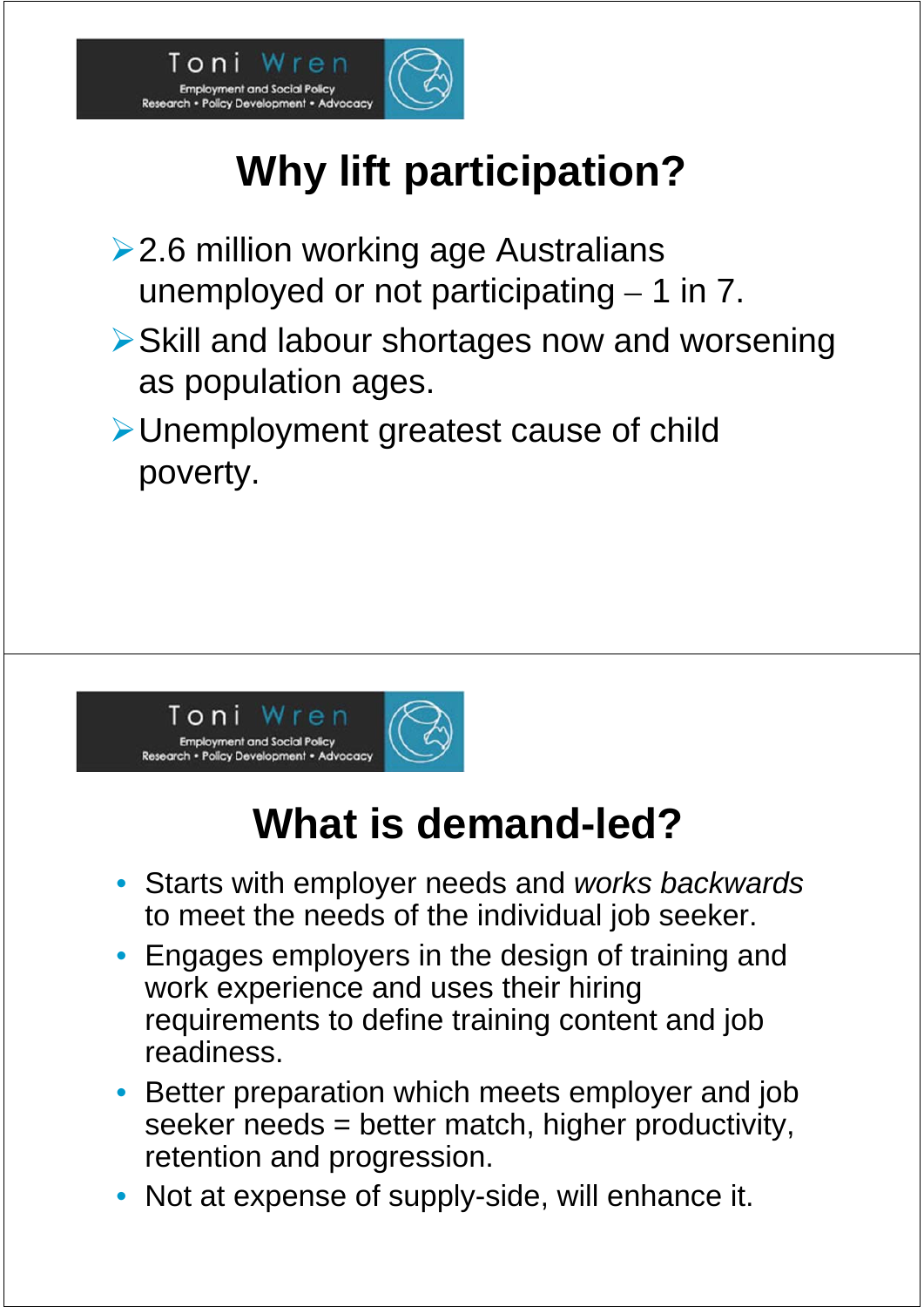

Since 1989, OCTEC has trained 10,000 people in Community Services and Health, 1000 in 2009, ~50 Indigenous.

Employment and Social Policy<br>Research • Policy Development • Advocacy

Toni

90-100% completion rates and 80-90% employment rates.

21 year partnership with UnitingCare, now extends to 56 aged care facilities around NSW.



Photo courtesy OCTEC, NSW and *More Forces at Work*



## **What is supply-sensitive?**

- Smarter ways to *engage, educate and employ* people who have not succeeded in traditional school or training environments.
- 60% Newstart and YA and 96% DSP are long term recipients, 60% unemployed have poor language, literacy and numeracy.
- Individual, intensive support to overcome barriers, engage mentors respected by clients.
- Integrate industry tasters and work experience with pre-employment training such as language, literacy and numeracy.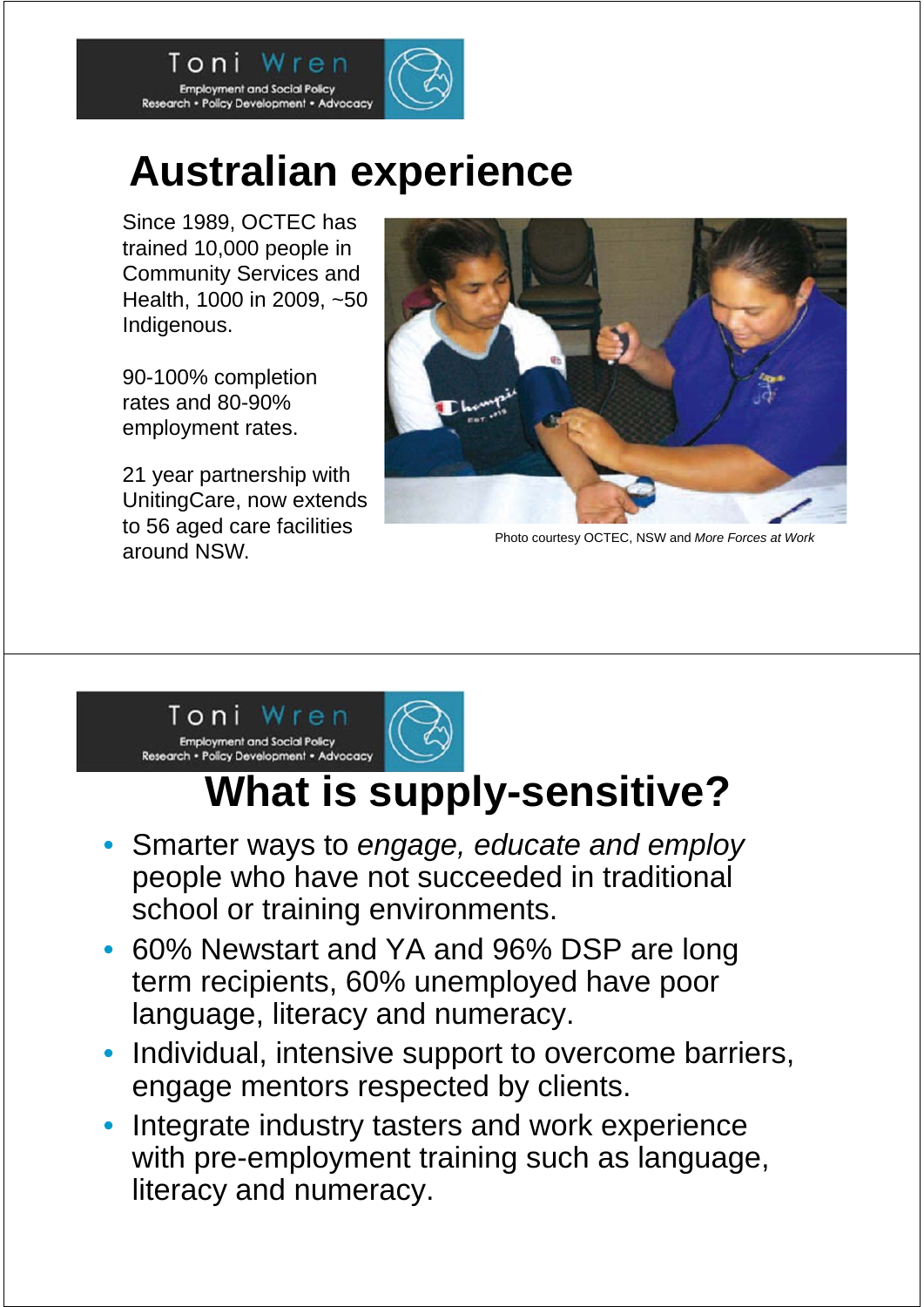

# **Employer Research & Engagement**

- Research local opportunities
- Build the business case the 'offer', tailored to meet employer's needs (turnover, grow labour pool, improve diversity)
- Develop a mutually beneficial 'deal'
- Develop fair and effective recruitment, retention and promotion practices



# **Australian experience**

ACCES Services Inc., QLD:



Photo courtesy of ACCES Services Inc, Qld and *More Forces at Work*

- 'Deals' with Australia Post; Teys Bros Meatworks Biloela
- Cultural awareness and diversity training for line managers.
- Paid work experience for OS qualified
- Australian workplace culture training for new arrivals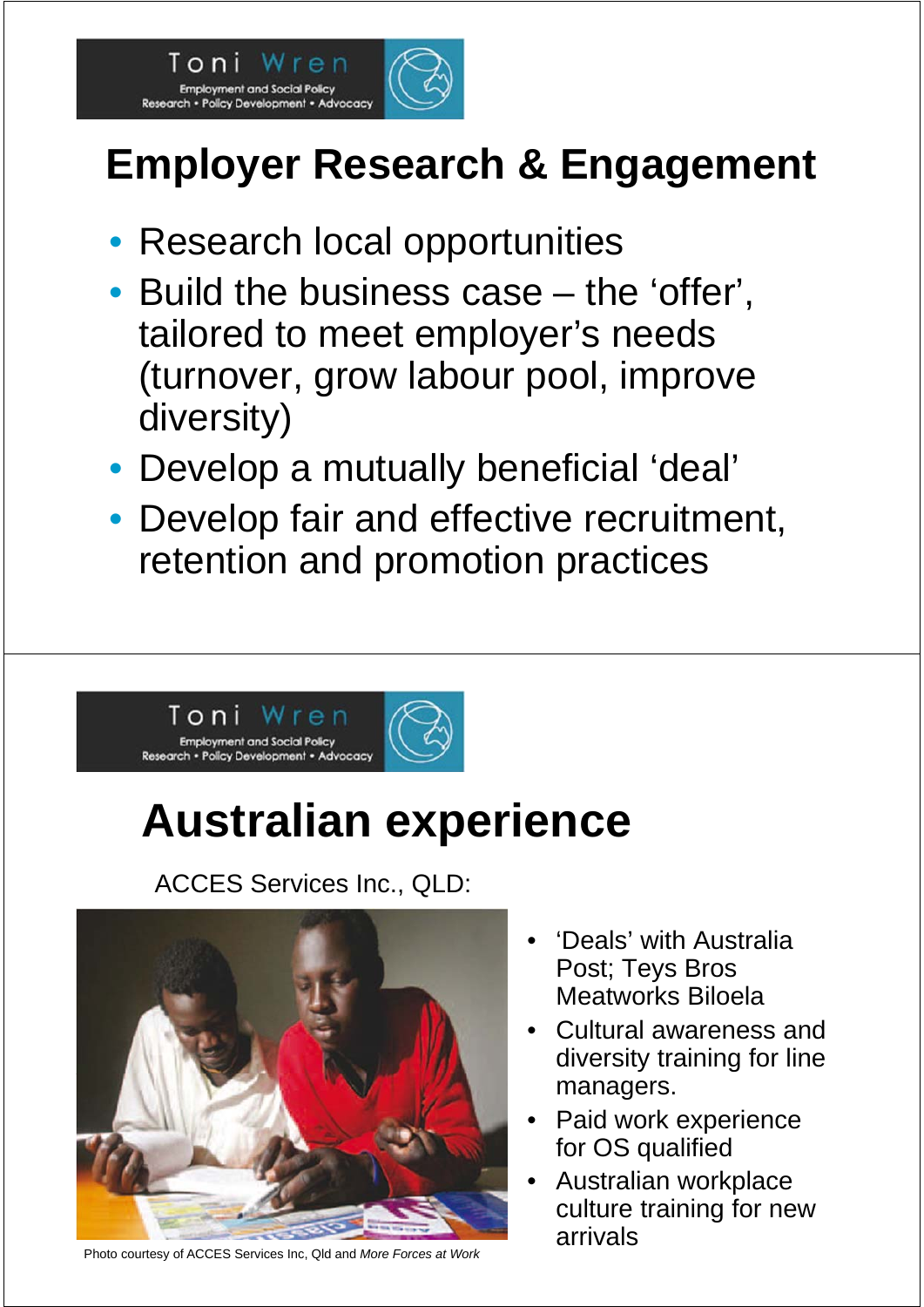

# **Provider Governance and staff**

- Employers on local boards
- Account manage employers
- Celebrate success
- Develop and reward staff with employer-focused skills



# **Job preparation and retention**

- Design and deliver pre-employment training with local employers
- Integrate training and work placements, language, literacy and numeracy
- Build job retention success factors into job preparation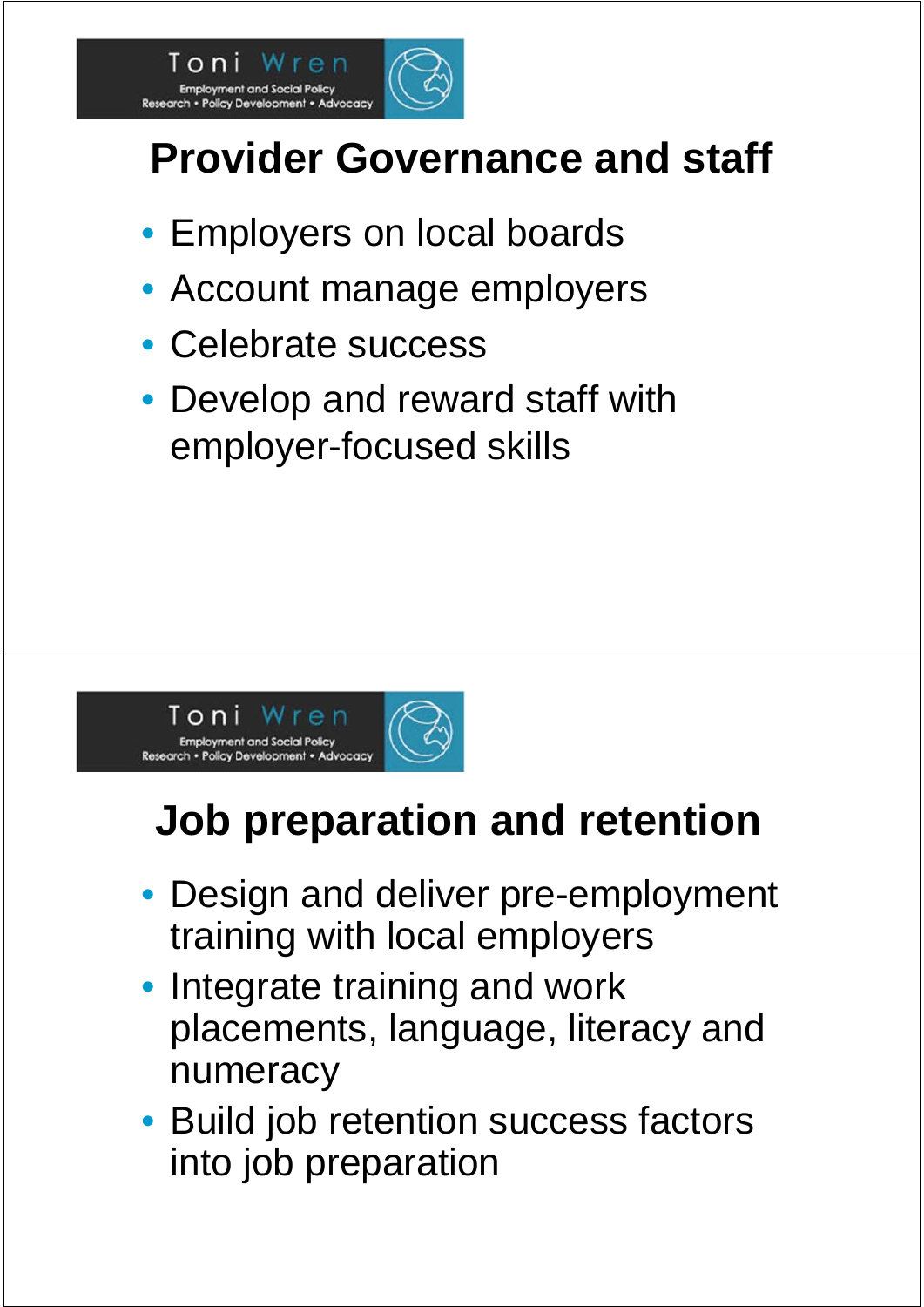

#### **Skills training with employment outcomes**

- What's in it course content demand-led
- Who delivers it providers who meet **DUAL CUSTOMER** test: equally meet employer *and* job seeker needs
- $\triangleright$  Where confirmed employer demand
- $\triangleright$  How it's delivered supply-sensitive
- $\triangleright$  High performance measure starts to job placements and retention, not course retention and completion



### **Governments as enablers**

 $\checkmark$  Bring employers and providers together to develop *local* workforce plans and local 'deals' based on the business case.

 $\checkmark$  Embed employment opportunities in government contracts: a '*dividend for the disadvantaged'*.

 $\checkmark$  Programs and performance measures to reward demand-led and supply-sensitive practice.

 Encourage research and collaboration across sectors.